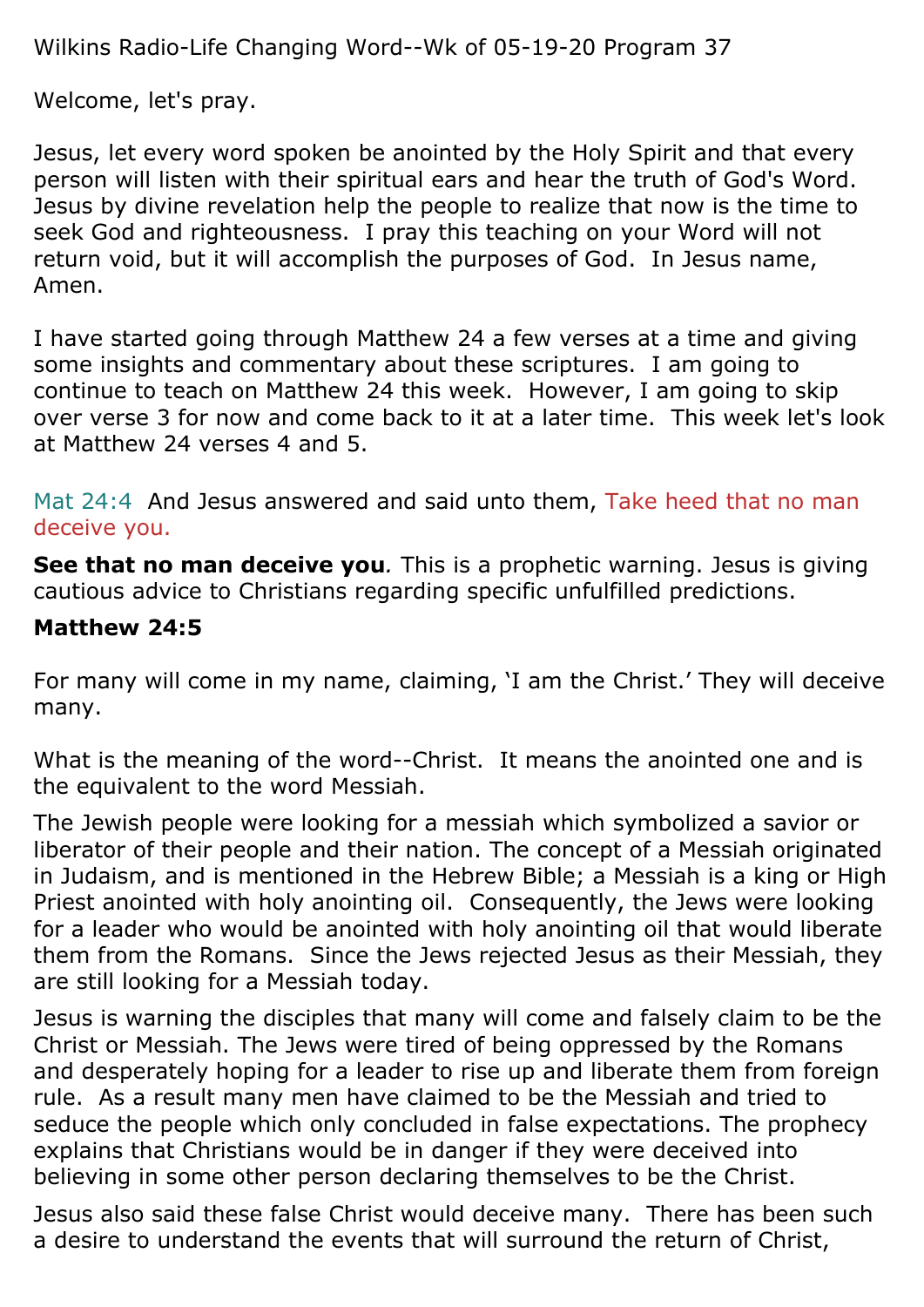many interpretations have been taught about the second coming of Christ. All the different teachings regarding Christ's return has only fostered confusion and generated much deception, even among Christian believers. I believe it is safe to say that these two scriptures of prophecy have been and are currently being fulfilled exactly as Jesus predicted.

Now I want to look at another set of scriptures in Matthew 24 where Jesus warns his disciples a second time to not be deceived by false Christs, prophets, and Messiahs.

Mat 24:11 And many false prophets shall rise, and shall deceive many.

Mat 24:23-26

Then if any man shall say unto you, Lo, here *is* Christ, or there is the Messiah; Do not believe it.

For there shall arise false Christs, and false prophets, and shall perform great signs and wonders so to deceive, if possible, even God's chosen ones.

See, I have warned you about this ahead of time.

So if someone tells you, 'Look, the Messiah is out in the desert,' don't bother to go and look. Or, 'Look, he is hiding in a secret place here,' don't believe it!

In these scriptures, I believe Jesus was not only referring to the imposters that would follow shortly after His resurrection, but is making a direct link to the Antichrist and false prophet that will arise during the tribulation prior to His return.

Jesus warns that the Antichrist and the false prophet will show great signs and wonders and that these false marvels will be so convincing in appearance that even God's elect may be led astray and deceived.

Now let's look at more scriptures that are recorded by two other disciples Mark and Luke. In

Mark 13:5-6 And Jesus answering them began to say, Take heed lest any *man* deceive you:

For many shall come in my name, saying, I am *Christ;* and shall deceive many. Then in

Luke 21:8 And he said, Take heed that ye be not deceived: for many shall come in my name, saying, I am *Christ;* and the time draws near: go ye not therefore after them.

Jesus has stressed again the significance of not being deceived by the false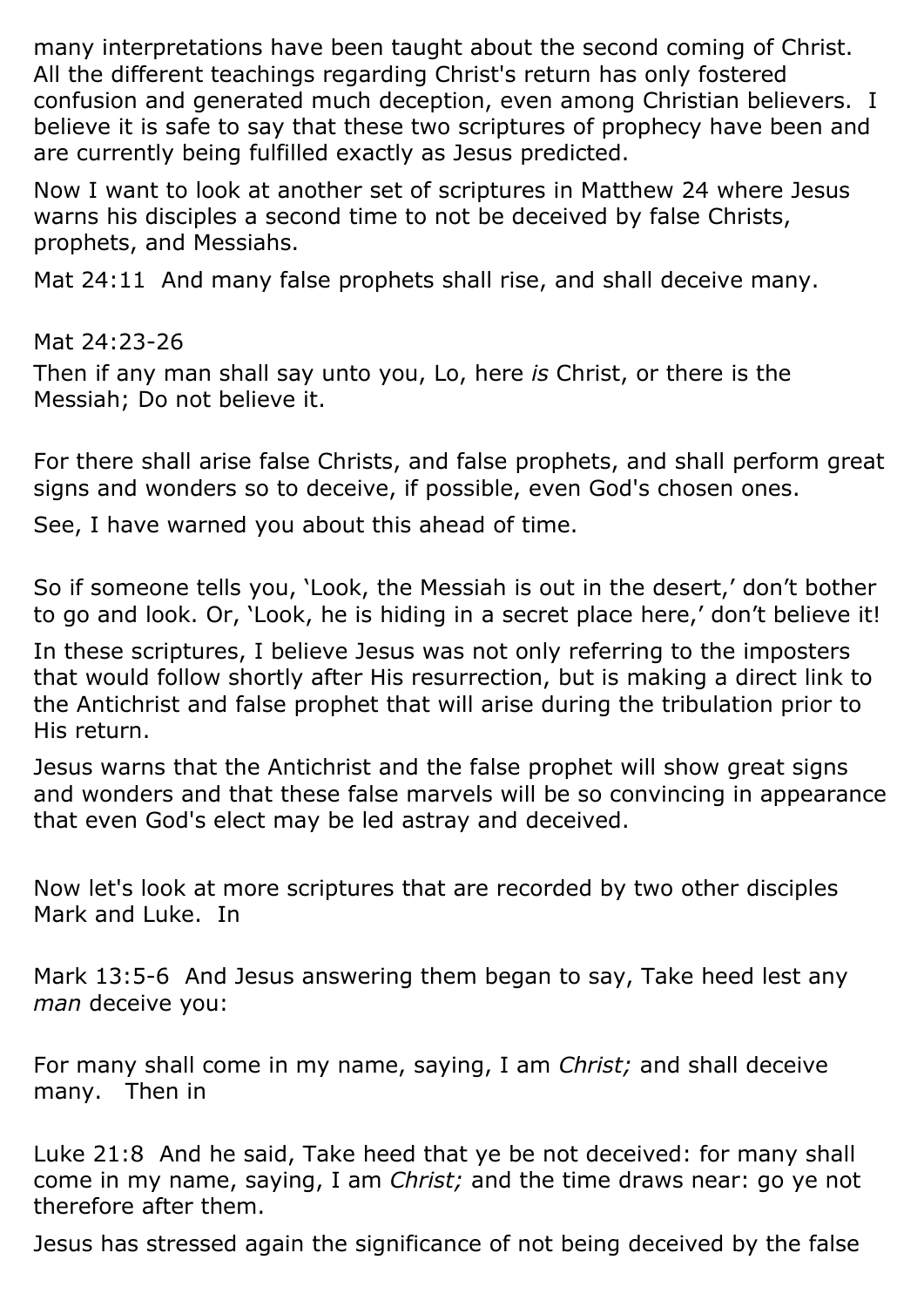Christs. In the Luke record, Jesus informs them of the words these false Messiahs will use, like the time of the kingdom draws near at hand. The deceivers know these words will give people the sense of urgency to follow after them. But Jesus warns, do not follow after them to the desert or a secret place, Jesus has forewarned us that their words are lies.

Now I want to read from 1 John chapter 4:1-6. These scriptures compliment the words of Jesus in Matthew 24 to his disciples regarding being deceived.

Beloved, believe not every spirit, but try the spirits whether they are of God: because many false prophets are gone out into the world.

Hereby know you the Spirit of God: Every spirit that confessed that Jesus Christ is come in the flesh is of God:

And every spirit that confessed not that Jesus Christ is come in the flesh is not of God: and this is that *spirit* of antichrist, whereof you have heard that it should come; and even now already is it in the world.

You are of God, little children, and have overcome them: because greater is he that is in you, than he that is in the world.

They are of the world: therefore they speak of the world, and the world hears them.

We are of God: he that knows God hears us; he that is not of God hears not us. Hereby know we the spirit of truth, and the spirit of error.

Let's look at the words, Beloved, believe not every spirit, but try the spirits whether they are of God.

In God's Word we are warned against judging others, but in this text Christians are encouraged to use their ability to judge and discriminate and tests the spirit of an individual. We should not judge individuals, but we are allowed to judge the spirit of a person. Christians are expected to test the basis for each opinion that they believe to be truth.

For example, a false Christ or the antichrist will try to enforce his right to rule through violence and injustice. The true Christ knows that His kingdom cannot be expanded by brutality and force. It is the duty of Christians to take the light of God's Word and expose the lies and test the spirit of others and to judge if what another teaches is the truth.

There will be many types of antichrists. Some will promote the study of nature, and that physical laws are absolute. This position asserts that only the visible or tangible things control our existence, but that theory rejects Divine intervention. Also, they will contend that Christian values and teachings are incompatible with the natural laws and label them superstitions. This attitude identifies nature as an unstoppable force, but that is a lie because the supernatural hand of God can intervene and miracles are born. Last they will argue that humans can only advance in harmony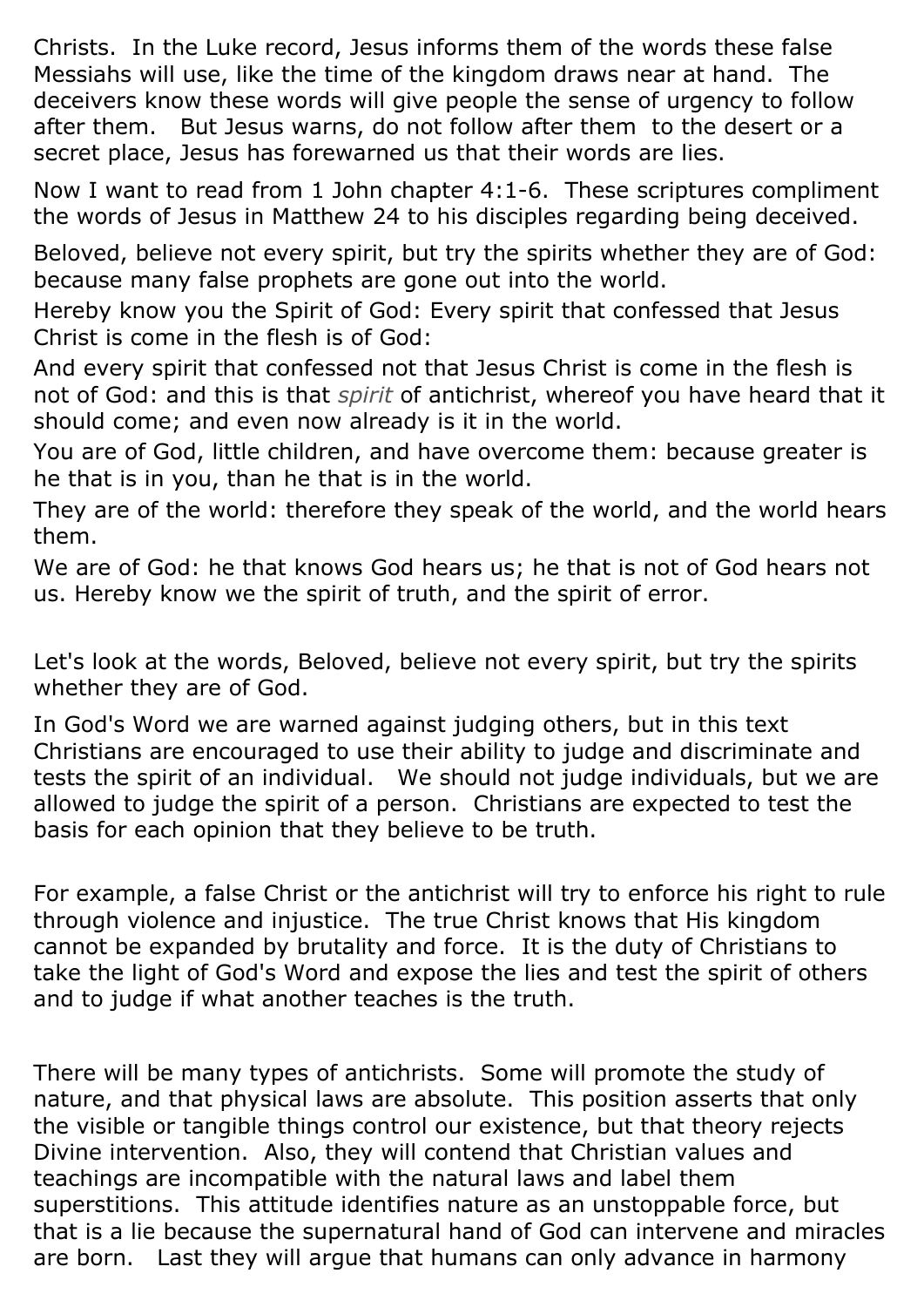with the laws of nature. This lying spirit of antichrist claims that prayer is useless and that the only way we can survive is to conform to nature and ignore God's laws.

In addition, there are antichrist that have written books against Christ and His kingdom. They influence people to abandon God's Word, God's values, and God himself. Then there are false prophets in the religious world as well. These antichrist work to strip Christianity of its effectiveness, by substituting an empty form of godliness and deny the power and authority of the one true God. Finally, there is the false prophet that professes to be a Christian, but does not conduct themselves as a true follower of Christ and keep God's commandments. They are corrupt and worldly and behave contrary to Godly principles.

God's Word warns us to not be deceived by the many false Christs and to be vigilant in testing and trying the spirits of men. What is the test that will reveal if a spirit is bearing the truth or a lie? That test is whether the spirit confesses that Jesus Christ came in the flesh.

To "confess Jesus Christ come in the flesh" is to declare that Jesus was both human and divine from His birth, that Jesus is the Messiah foretold by the Old Testament prophets, that Jesus is the Godhead robed in humanity, and that Jesus is the Word made flesh.

We can also test the spirit of a person by looking at their motives or behaviors or personal traits. For example, are people motivated by vanity, fame, self-love, or greed. Are they boastful or humble and modest? Are they disobedient and have contempt for authority?

Other ways to detect a false prophet are as follows:

If they profess a strange or peculiar message from God.

If they pretend to be a special representative with an exclusive mission from God.

If they ever preach any doctrine contrary to Word of God, then they are a false teacher

A person who asserts that they have the only correct belief, but they do not display any spirituality.

In religion there appears to be no truth that the evil one does not try to present a counterfeit to oppose the original. Just because something appears to be supernatural, does not signify that it is from God. The devil has supernatural powers also. Let's look at an encounter in Acts 13:4-12 that Barnabas and Paul had on the island of Cyprus with a sorcerer, a false prophet, a Jew named Barjesus. Now the deputy of the country called for Barnabas and Paul and desired to hear the word of God. However, the sorcerer resisted them and tried to convince the deputy to not believe the word of God. Then Paul filled with the Holy Ghost called the sorcerer a child of the devil and told him to cease trying to pervert the ways of the Lord. Then Paul said that the hand of the Lord is upon thee and thou shall be blind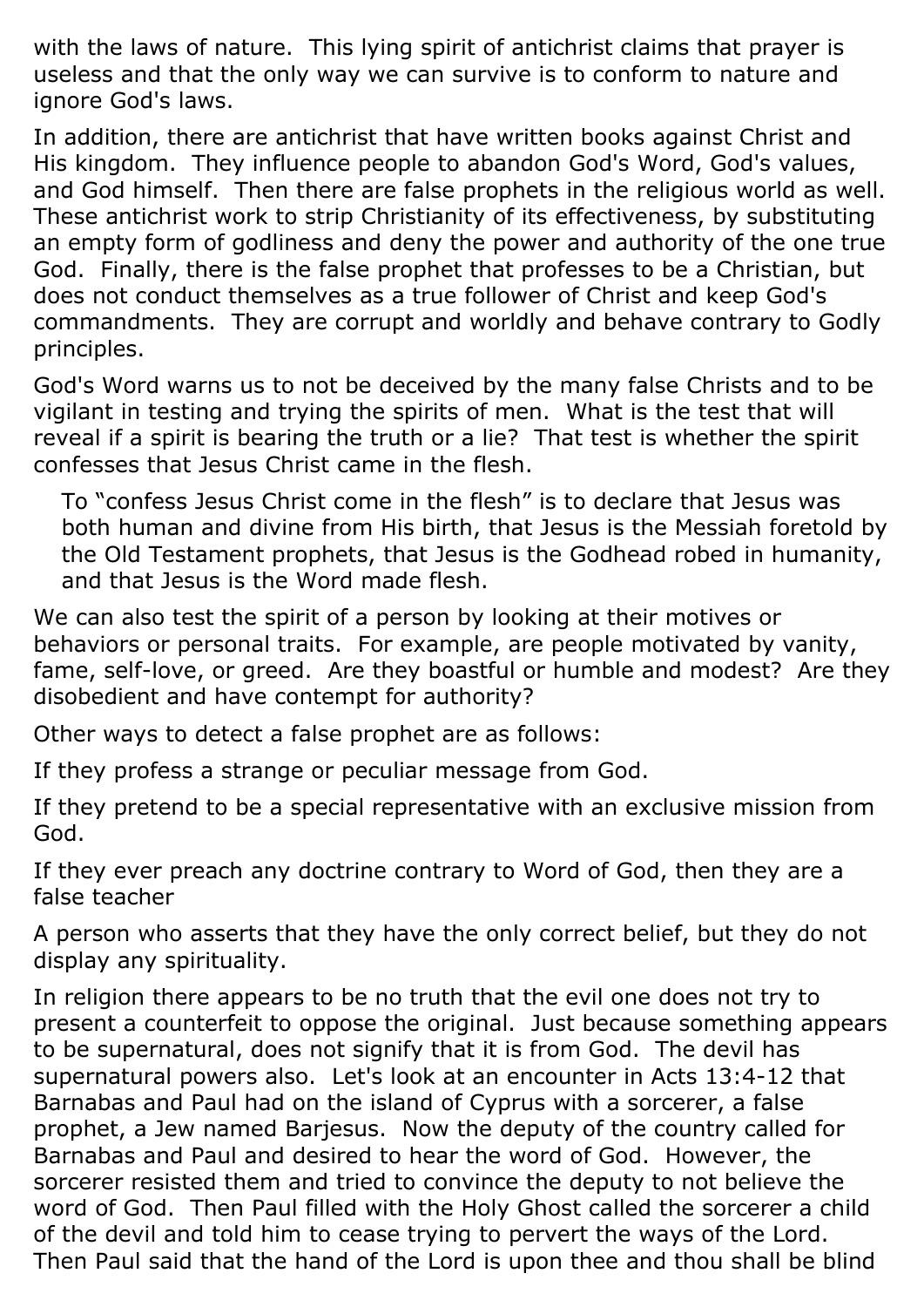and darkness fell on the sorcerer and when the deputy saw this demonstration of God's power he believed in the doctrine of the Lord.

I have to end it there but I will continue to teach on Matthew 24 next week.

If you are not sure that your soul would go to be with Jesus if your soul was required of you.

Please repeat this prayer with me.

Jesus I confess I am a sinner. I repent of my sins. Please forgive me as I forgive others who have hurt me. Jesus come into my heart and be my Lord and Savior. Jesus heal me of all my diseases, give me peace and a good night sleep. In Jesus name, Amen.

I am going to continue to discuss Matthew 24 in the coming weeks. Please email me and let me know if you are enjoying this Bible study or if you have any questions or if I can pray for you. The whole world is suffering because of the Covid19 virus. I believe that if you humble yourself and repent and ask God to help you, God's Word promises that God will hear from heaven and God will restore health, jobs, peace of mind, and our very souls.

Thank you for listening and God bless you.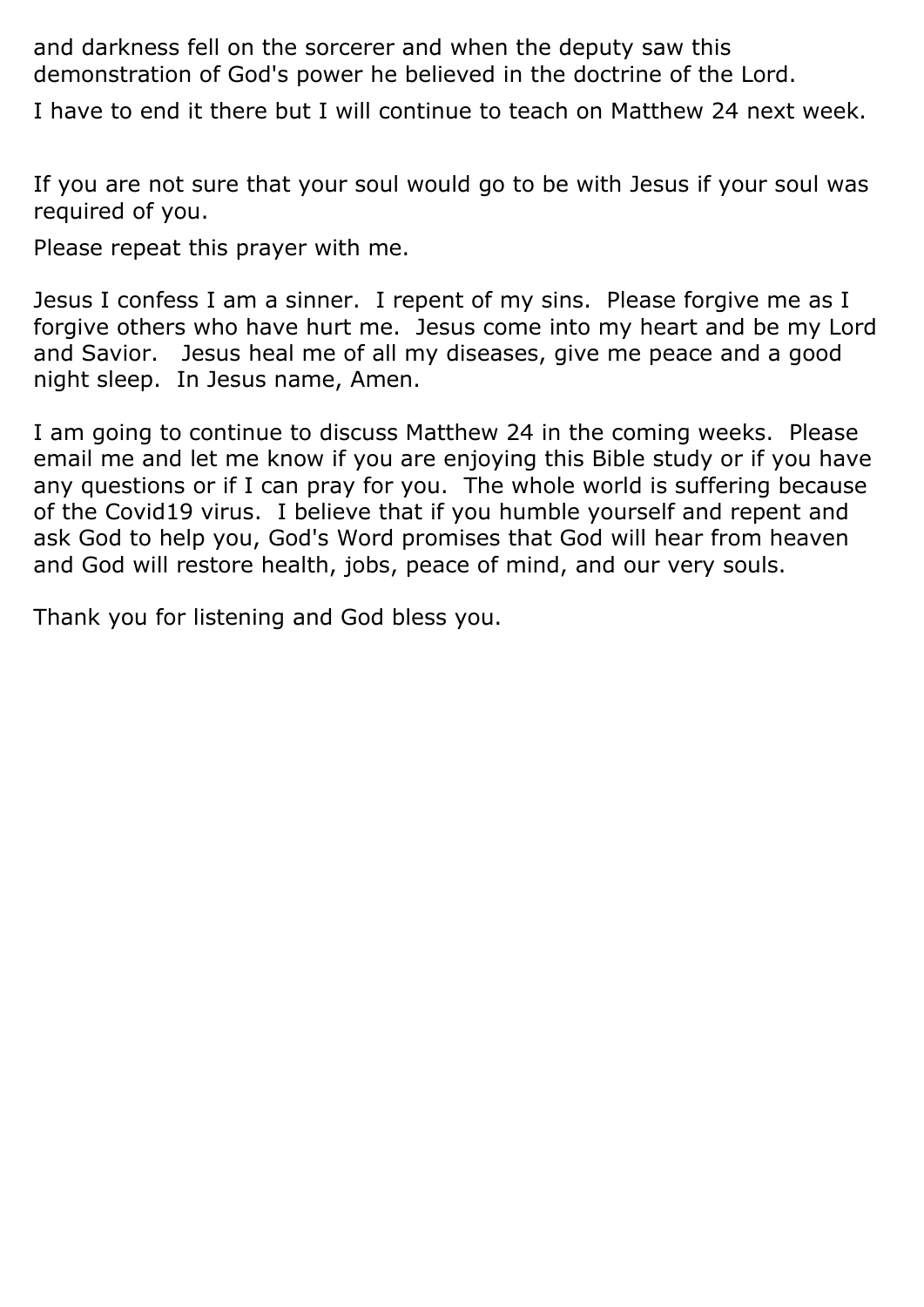motives the false pretences to the spirit generally proceed. Vainglory, or a thirst after fame, is often the most prevailing motive. But to go a little deeper; self-love, of some kind or other, is the general root of all. Who does not wish to be one of the favorites of heaven, and to be extraordinarily illuminated, or conducted by God's Holy Spirit? When the pleasing delusion is once indulged thus far, the man begins presently to fancy himself a kind of saint upon earth, or perhaps an apostle.

**I.** By what rules or marks any pretences of that kind may be tried, and detected to be false and vain.

**1.** Boasting and ostentation are a flat contradiction to the very supposal of the ordinary graces boasted of; because humility and modesty are the very chief graces upon which all the rest hang.

**2.** Another sure, mark of a false spirit is disobedience to rule and order, contempt of lawful authority, and especially any intruding into what does not belong to them.

**3.** Another sure mark of a false spirit is the laying down deceitful rules or tokens whereby to judge, whether or when a man has the spirit of God. There have been many who have laid great stress upon I know not what sensible emotions, or violent impulses, coming upon them at times.

**III.** How much it concerns us to be upon our quard in such cases. Religion, like all other weighty concernments, is best carried on in the calm, regular, and sedate way; and therefore great care should be taken to keep up the old and well-tried methods, rather than to change them for new devices, which will never answer. (*D. Waterland, D. D.*)

**I.** What rules there are in our days, to know and distinguish them so as that the honest and well-meaning Christians may not be imposed upon by false prophets or teachers.

**1.** If men pretend to come to us with an extraordinary message from God, or boast of an extraordinary inspiration, such as the apostles had, we may justly require of them to give the same, or the like extraordinary proof of it.

**2.** If they pretend to no more than a common and ordinary assistance of God's Holy Spirit, such as any good man may lay claim to, then are they subject to Christ and His apostles, and obey those orders and injunctions they have left us in the New Testament.

**3.** If anyone, though never so regularly called to the office of the ministry, should preach a doctrine contrary to the doctrine of the gospel, such a teacher is not to be heard—his spirit cannot be from God.

n this world there appears to be no truth without its counterfeit, no religion without hypocrites, no gold without tinsel, nor good wheat of God unmixed with tares. Christ is mimicked by Antichrist.

It is a common but perilous mistake occurring even in books of Christian evidence, to treat the supernatural as synonymous with the Divine. One is amazed at the facility with which many religious minded people fall into the meshes of spiritualism.

Our Lord Himself foretold in His last discourses the rise of "false Christs and false prophets" to deceive the Church. "The false prophet" figures side by side with "the wild beast" in his visions in the Apocalypse, representing a corrupt form of religion abetting a cruel and persecuting worldly power.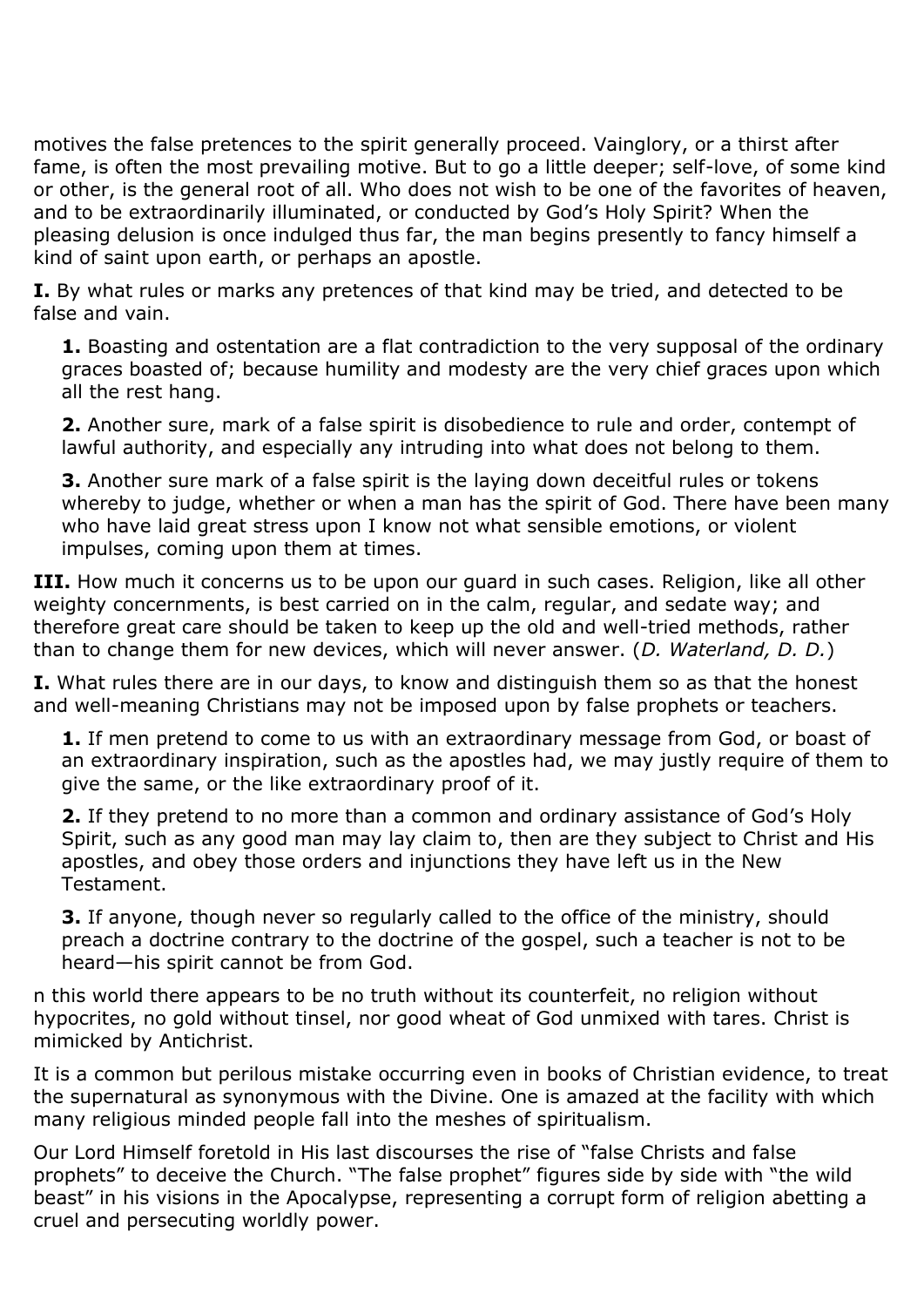To "confess Jesus Christ" is to confess the human Jesus, known in the gospel history, as the declared Messiah of God; and to confess Him "come, in flesh," is to confess the Godhead in the humanity, to acknowledge Him as indubitable man, but more than man—to confess, in short, "the Word made flesh."

The new prophets recoiled not from a crucified Messiah, but from a humanized God.

To "confess Jesus Christ come in flesh" is to declare the oneness of His Divine-human person as an abiding certainty, not from His baptism, but from His birth and onwards.

The apostle had felt the heaving of that breast, the beating of that heart, and he arrayed himself firmly and intelligibly against the philosophy of his times, that really, in effect, made Jesus Christ a phantom—an existence without bodily proportions and substantiality.

I speak of that large mass of half-educated minds, the aggregate or average of whose sentiments forms very largely what is commonly called public opinion; I speak of those, too, who aspire to be leaders of that public opinion. Such persons profess the utmost respect for what they believe to be Christianity, but repudiate whatever religion comes before them in a definite and tangible shape.

The next peril comes from men of a totally different stamp, a nobler sort than the others, persons of strong religious convictions, and professing a rigid orthodoxy of a certain kind. They accept the fundamental doctrines of Christianity, and other doctrines which, whether true or false, are not fundamental. But their creed is out of all keeping and perspective, for they lay but little stress upon the weightier matters of revealed religion; while the objects of present or recent controversy assume an exaggerated importance in their eyes. The end of it is that they become Protestants, or Churchmen, or Arminians, or Supralapsarians, or anything rather than Christians. And if, as is often the case, they have been led to dwell almost exclusively upon what may be called the subjective doctrines of the gospel—those which regard the work of redemption as it reveals itself in the inner man—the danger comes to them in a more subtle shape. For the internal and spiritual character of those doctrines seduces men readily into the belief that the profession of them is a guarantee for spirituality.

**3.** 

Incarnation

Incarnation literally means embodied in flesh or taking on flesh. It refers to the conception and birth of a sentient being who is the material manifestation of an entity, god or force whose original nature is immaterial. In its religious context the word is used to mean the descent from Heaven of a god, deity, or divine being in human/animal form on Earth.

"What is the **meaning of** the **Incarnation of** Christ?" Answer: **Incarnation** is a term used by theologians to indicate that Jesus, the Son of God, took on human flesh. This is similar to the hypostatic union. The difference is that the hypostatic union explains how Jesus' two natures are joined, and the **Incarnation** more specifically affirms His humanity.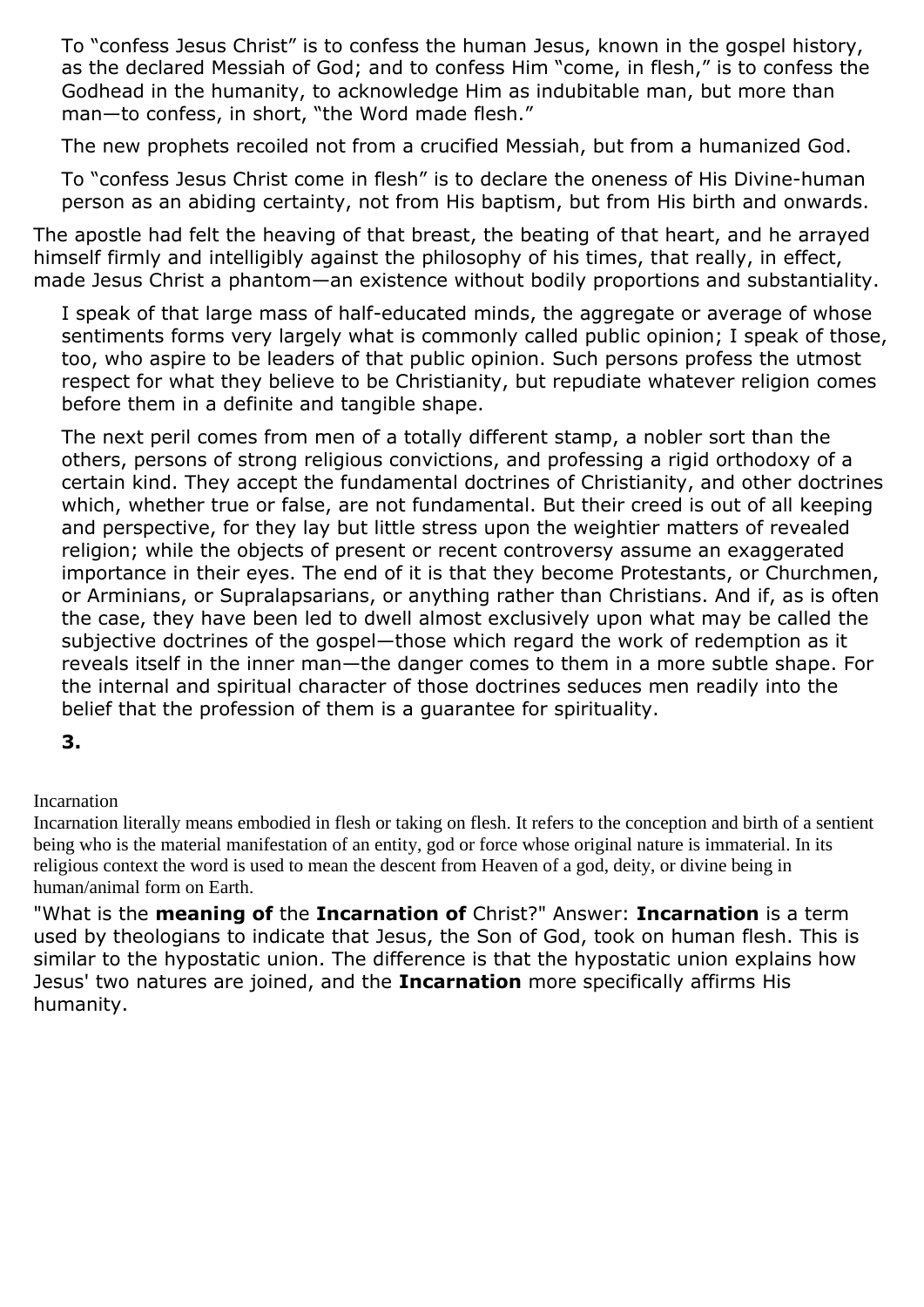# **1 John 4:1-11**

### **THE TOKEN OF GOD'S LOVE**

In those days the intense ferment of men's minds wrought many delusions and heresies which were fraught with temptation to young converts, and the Apostle wished to give tests for determining which voice spoke from God. The confession of Jesus Christ as the Incarnate Word, a spirit of love and gentleness, and the willingness to abide in the doctrine of the Apostles, were signs that the speaker was commissioned by Christ.

Wouldst thou overcome the world? Let Christ enter, and the world will have no charms for thee. There is only one source of pure, divine love, and wherever that love is present, you know that the possessor has found its source in God. God's love is absolutely selfless. He loves the unloving to make them love, putting away their sin and perfecting their union with Himself.

## **1 John 4:1**

#### *Episode on the Spirit of truth and the spirit of error; the test to be applied; and the sure application of it.*

1Jn 4:1. **Beloved** introduces an affectionate interlude, in which the apostle passes from the personal assurance of fellowship with God given by the Holy Ghost, to the assurance given by the same Spirit concerning the doctrine on the belief of which that assurance is based. **Believe not every spirit, but prove the spirits whether they be of God: because many false prophets are gone out into the world.** The 'spirits' and the 'false prophets' are one. They are 'antichrists' in chap. 2; but the predominant reference to the Holy Ghost in this section gives occasion for the use of these two terms: 'spirits' as professing to be His organs, and 'false prophets' as professing to be moved by Him. As teachers they are not to be believed until tested: hence we are not to speak here of the gift of 'discerning spirits' ( $1Co$   $12:10$ ), but of the universal duty incumbent on every Christian, of trying the doctrine brought concerning the Son of God. Many men professing to be inspired had gone out—not as in chap, 2 from the church—from the invisible realm, and from the one spirit of the lie into the world: not from the church into the world, but from the world into the church.

### **1 John 4:2-3**

**Hereby ye know the Spirit of God:** that is, the voice of the one Holy Ghost in the various 'spirits' proclaiming a confession. The personal faith must have its outward avowal; every teacher or 'spirit' must teach on the basis of a confession of Jesus. In chap. 2 the test of antichrist was the refusal to believe that 'Jesus was the Christ' or 'the Father and the Son:' the divinity and Messiahship of our Lord. Here the true faith is **that Jesus Christ is come in the flesh:** not into the world simply, not simply into the flesh, which might connote its fallen condition, but 'in flesh' that is, in a true humanity He appeared who existed before as the Son of God, and so 'came' that it may be said as of an abiding presence, He 'is come.' The true reading of the antithesis, **every spirit that confessed not Jesus is not of God,** is most forcible in its simplicity: the name of Jesus is enough,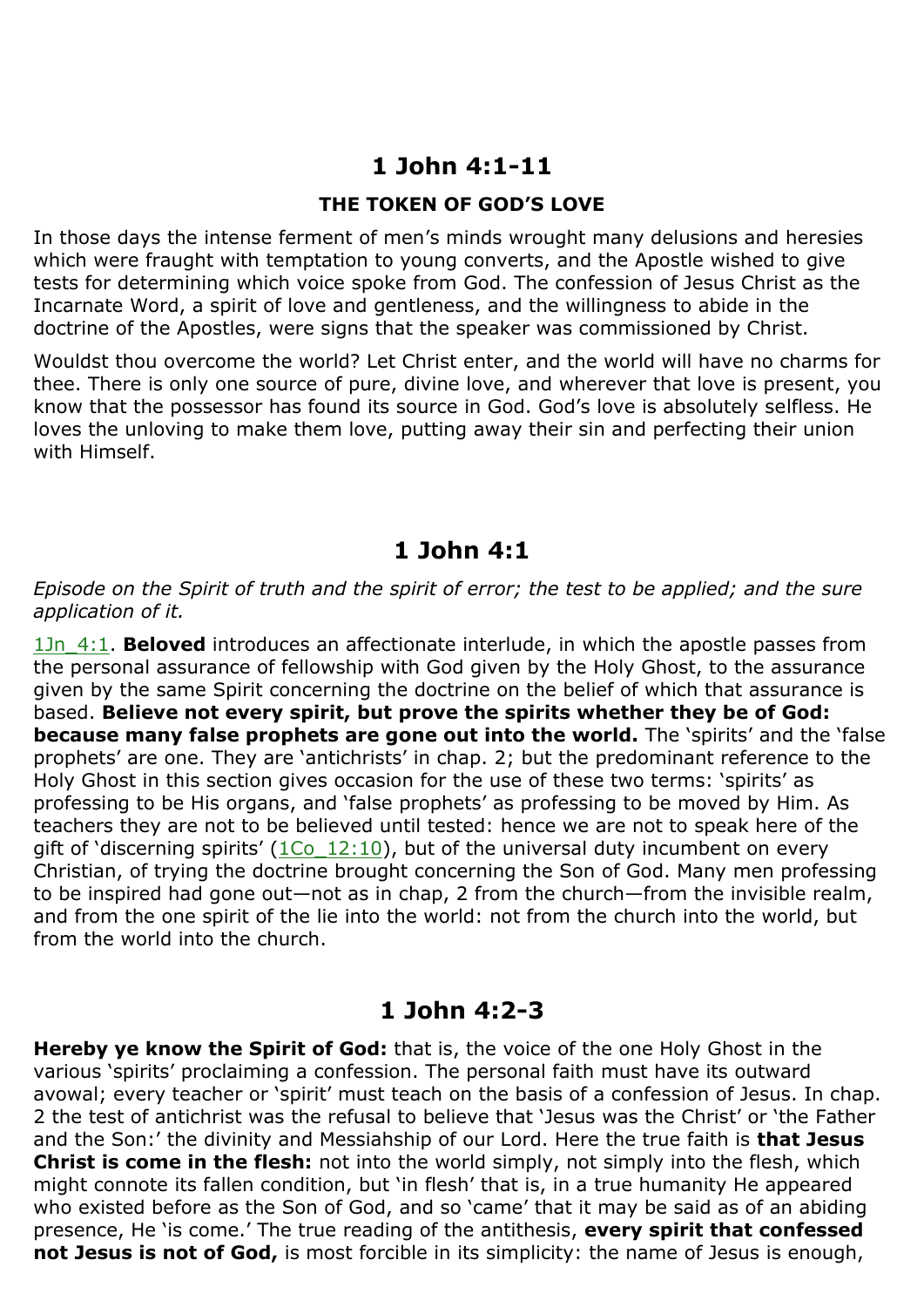for the confession of a man as come from God means nothing. With the next words, **this**  is that of antichrist, that 'matter' or that 'spirit' of antichrist refers back to chap. 2; though ye have heard indicates a well-known doctrine. A remarkable reading of the Vulgate, 'which annulets' or 'dissolves Jesus,' points to the severance of Jesus from the Christ, a Gnostic notion, or the separation of Jesus into two persons, a Nestorian error; but this reading is not confirmed. It can hardly be denied, however, that this confession alluded to the Docetic heresy which denied the reality of the Lord's human nature; though that was only a temporary form of opposition to an eternal truth, the sum and standard of all truth.

# **1 John 4:4-6**

The apostle makes some strong assertions which have for their object to link a sound confession with a true religion. First, with reference to his Christian hearers, he connects their personal victory over the world, through the strength of Him who is **greater than he that is in the world,—**that is, its prince, the spirit who sent the antichrists,—with their sound faith. The indwelling God of chap. 1Jn 3:24 had given them the victory over all seducers, though they needed still to be warned. Taking up the term 'world,' he goes on to show that the same antichristian error which had come into the world is really **of the world:** doctrines from below which take their fashion from the earthly kingdom of darkness, breathe the spirit of fleshly reasoning, and taught by men whom **the world hears,** because it loves its own. The unregenerate have no sympathy with the truth; they only who are born of God can know Him, and understand the things concerning Him. **But he that is of God hears us:** the apostles and teachers of the faith are chiefly meant; but the same is true of all who witness a good confession. **By this we know,** or distinguish, **the Spirit of troth, and the spirit of error,** or the deceiving spirit. At the outset St. John spoke of the test of the confession of Jesus; now at the close the test is the religious and irreligious character of the teaching. He conjoins himself with his readers. Finally, we here have the answer to every argument against the universality of the testing privilege and duty: every Christian can discern between the true and the false confession of the Incarnate Son; and every Christian has the internal qualification of the indwelling Spirit that separates from the world.

2Jn 1:2 For the truth's sake, which dwelled in us, and shall be with us forever.

**For the truth's sake which abides in us and shall be with us forever.** Obviously the common truth is, like regeneration, regarded as the bond of love. But there is an undertone of allusion to the fact that holding fast the truth is the test of religion, and that their common fidelity endeared the faithful to each other. Hence the change to 'us,' and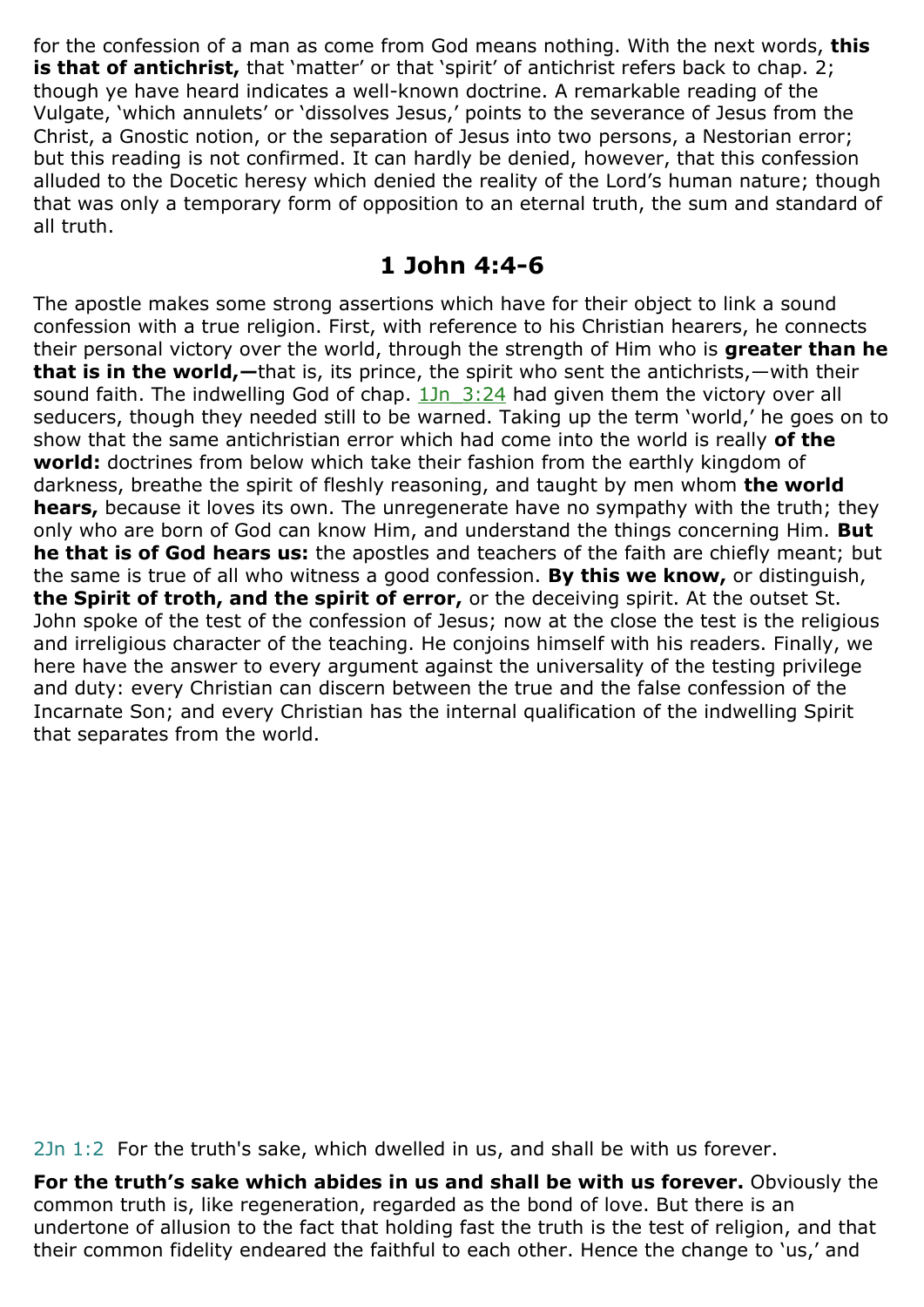the quotation of the Lord's words, which applies to the truth what He spoke of the Spirit of truth, 'He abides with you and shall be in you:' with the change, however, that here the 'abiding is 'in' us, and the 'being' is 'with' us. It is like a preliminary triumph, in prospect of the subject that is coming.

2Jn 1:7 For many deceivers are entered into the world, who confess not that Jesus Christ is come in the flesh. This is a deceiver and an antichrist.

# **2 John 1:7**

There is no love which is not based on truth: the love which keeps the commandments keeps the doctrinal as well as the ethical commandments. And, as love is the strength of obedience, so it is the guardian of the truth. Hence the 'for' that follows: **for many deceivers are gone forth into the world—**from the spiritual world, the sphere of the lie—**they that confess not that Jesus Christ cometh in the flesh.** The supreme truth—as truth is in Jesus—is the incarnation. **This is the deceiver and the antichrist**, of whom the former Epistle spoke: the deceiver as it regards you, the antichrist as it respects Jesus. 'Cometh in the flesh' refers in the most general way to the incarnation itself: not as a past fact, 'came in the flesh'  $(1Jn_5:6)$ ; nor as the fact with its results, 'hath come' (1Jn\_4:2); but in its widest universality, though without reference to the second coming.

### **Thin proof**

For such a seemingly major doctrine, one might expect a weighty argument, but this is what is offered in The Scofield Bible's Reference Notes (1917 Edition): "…'caught up'—Not church saints only, but all bodies of the saved [that is, not only the living, but also the dead], of whatever dispensation, are included in the first resurrection… [It] is peculiarly the 'blessed hope' of the Church (cf) Matthew 24:42; 25:13; Luke 12:36-48; Acts 1:11; Philippians 3:20, 21; Titus 2:11-13."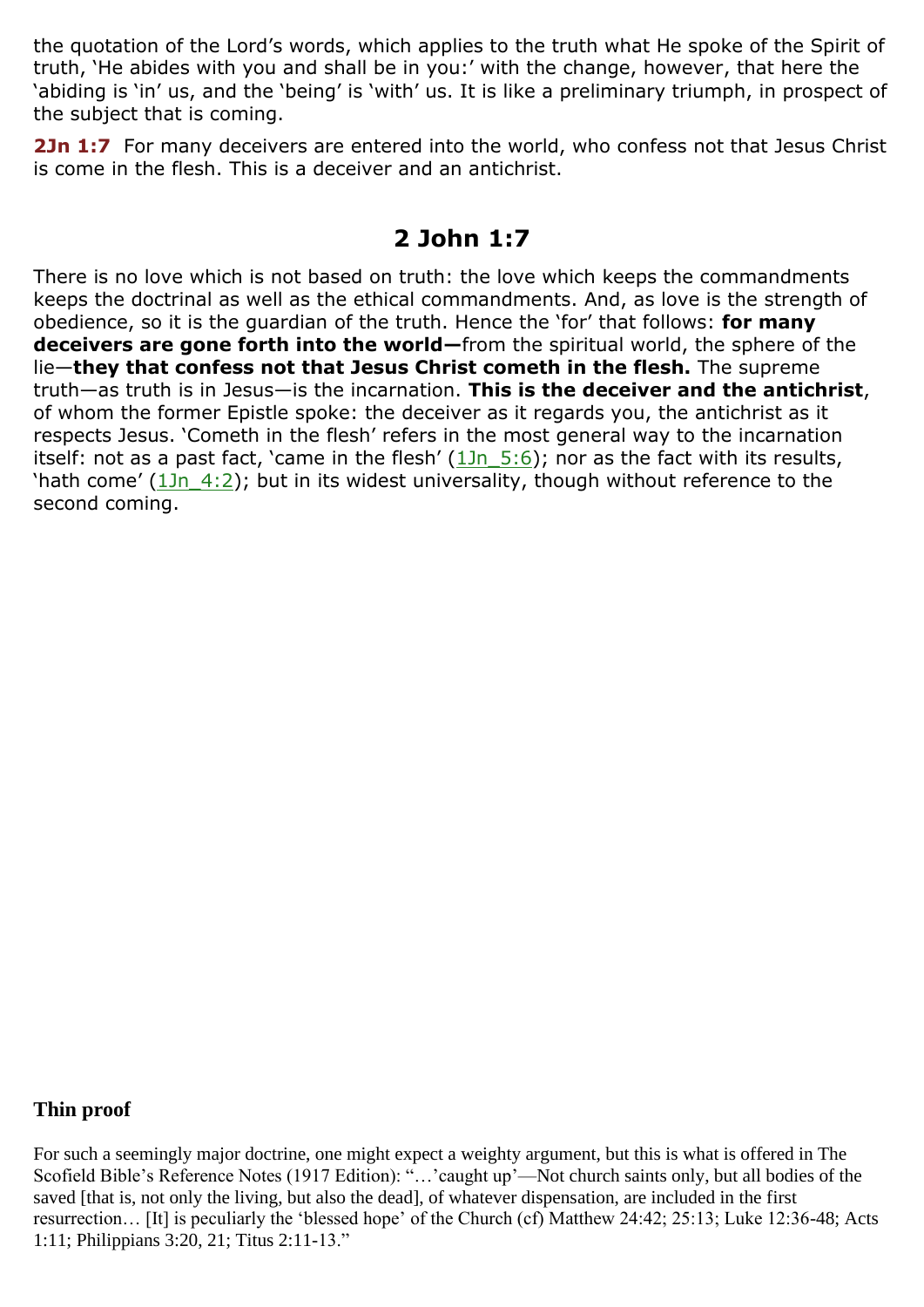This offers surprisingly little information, considering how many accept the rapture doctrine based upon these notes. Additionally, all of the references he cited are about Christ's return and the believer's need to be ready for that event. None of them speak of a "near return" by Christ to snatch away believers.

Some rapturists today cite Acts 8:39, saying it uses the same Greek word that is translated "caught up" in 1 Thessalonians 4:17. They say that the fact the Spirit of God "caught [Philip] away" shows that 1 Thessalonians 4:17 means that the saints are caught away to heaven. Yet the Spirit did not transport Philip to heaven, but rather from one place on the earth to another.

The saints of 1 Thessalonians 4:17, on the other hand, rise to meet the Lord in the air. (We'll cover more on this point in the next article in this series.)

The words "blessed hope" also often appear in rapture literature. In fact, "The Blessed Hope" is the name by which some denominations refer to the rapture doctrine. They take "blessed hope" from Titus 2:13, where Paul writes, "looking for the blessed hope, and the appearance of the glory of our great God and Savior Jesus Christ."

The implication is that the word "appearance" conveys something secretive and sudden; that is, the rapture. Therefore, "blessed hope" becomes a sort of shorthand for the rapture in literature and films on the doctrine. A few other New Testament references that mention "the appearing of Christ" are also often cited, as if these scriptures strengthen their case.

But all of these are simply referring to Christ's coming, either the first time as a perfect sacrifice for sin, or the second time, as an invincible King.

### **Flawed foundation**

The word *rapture* comes from the Latin *rapere,* meaning, "to seize" or "to abduct." It is translated from the Greek word that is rendered "caught up" in English Bibles today.

All advocates of the rapture agree that the main argument is based on 1 Thessalonians 4:17. Here the argument stands or falls.

First, look at verse 17 in the New King James Version: "Then we who are alive and remain shall be caught up together with them in the clouds to meet the Lord in the air. And thus we shall always be with the Lord."

The Greek verb for "caught up" is *harpagesometha.* Does it convey the sense of an abduction here? No, "[it] combines the ideas of force and suddenness seen in the irresistible power of God" (Leon Morris, *Tyndale New Testament Commentaries,* Revised Edition, 1984, p. 94).

Why would Paul use such a strong word? Let's allow the Bible to speak for itself. The context of the subject begins in verse 13 and concludes in verse 11 of the next chapter. Paul wrote this section of the letter in answer to concerns of the local Christians.

As you read verse 13, you discover that Christians in Thessalonica were grieving over the unexpected deaths of members of their congregation.

Albert Barnes comments: "There seems some reason to suppose…that some of them believed that, though those who were dead would indeed rise again, yet it would be long after those who were living when the Lord Jesus would return had been taken to glory, and would always be in a condition inferior to them" ( *Barnes' Notes on the New Testament,* notes on 1 Thessalonians 4:13).

Paul wrote that they should not grieve over this: "For if we believe that Jesus died and rose again, even so God will bring with Him those who sleep in Jesus [believers who had died]" (verse 14).

Was he responding to a worry about whether Christ would rescue believers from the Great Tribulation? No, nothing is said of this.